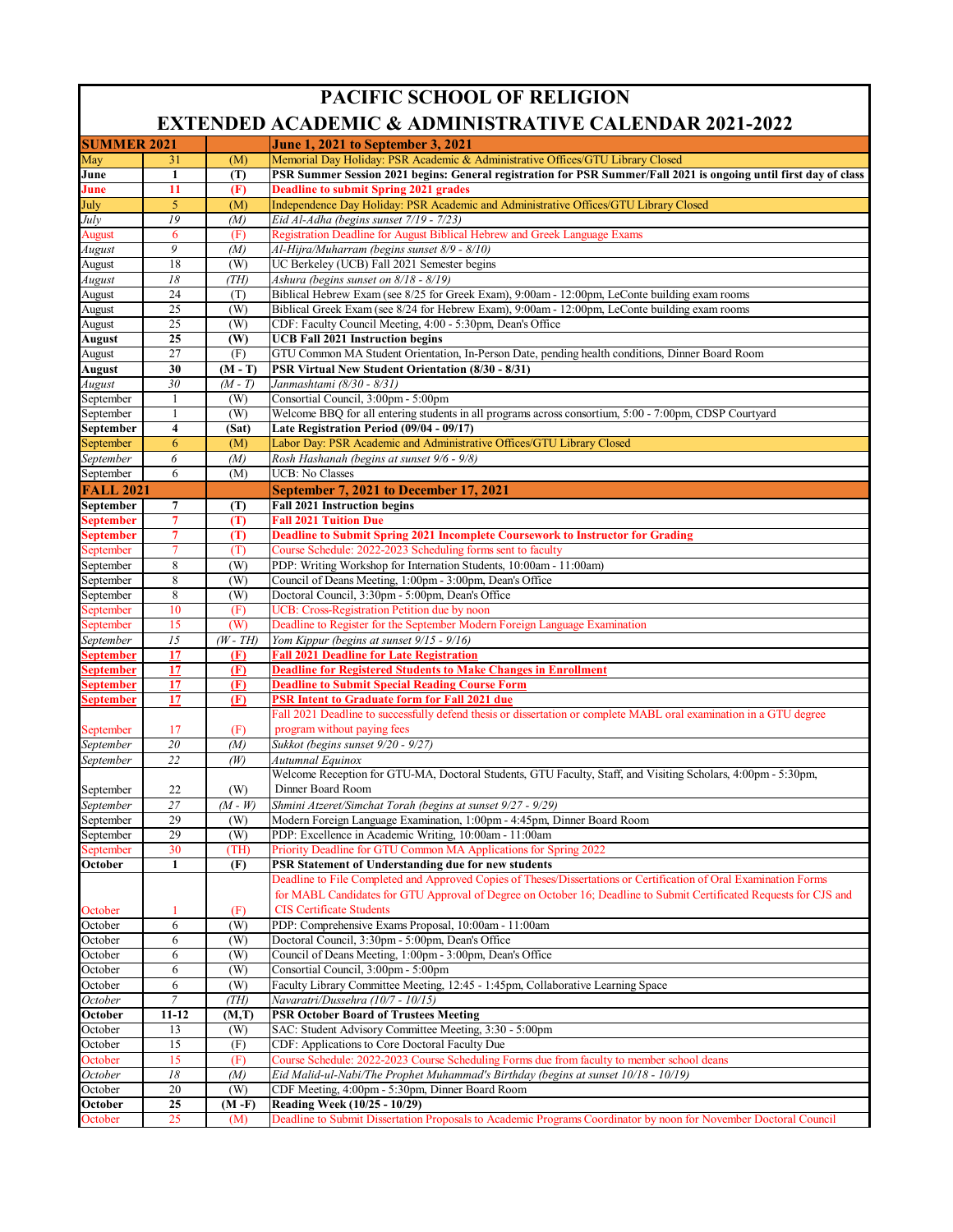|                                    |                          |           | Course Schedule: 2022-2023 Course Scheduling Forms due to Consortial Registrar's Office for Spring 2022 Early           |
|------------------------------------|--------------------------|-----------|-------------------------------------------------------------------------------------------------------------------------|
| October                            |                          |           | Registration                                                                                                            |
|                                    | 29<br>31                 | (F)       | Halloween/Samhain                                                                                                       |
| October                            |                          | (S)       |                                                                                                                         |
| November                           | $\overline{I}$           | (M)       | All Saints Day                                                                                                          |
| November                           | 3                        | (W)       | Council of Deans Meeting, 1:00pm - 3:00pm, Dean's Office                                                                |
| November                           | 3                        | (W)       | Consortial Council, 3:00pm - 5:00pm                                                                                     |
| November                           | $\overline{4}$           | (TH)      | Diwali (11/4 - 11/8)                                                                                                    |
| <b>November</b>                    | 8                        | (M)       | <b>PSR Intent to Graduate form for Spring 2022 due</b>                                                                  |
| November                           | 8                        | (M)       | Intersession and Spring 2022 Early Registration (11/8 - 11/19)                                                          |
| November                           | 8                        | (M)       | Course Schedule: 2022-2023 Course Scheduling Forms due to Consortial Registrar's Office by 5:00pm                       |
| November                           | 11                       | (TH)      | <b>UCB: No Classes</b>                                                                                                  |
| <b>November</b>                    | 12                       | (F)       | PSR Deadline to Drop a Class with a "W" or Change Grading Option (Letter Grade or Pass/Fail)                            |
|                                    |                          |           | Spring 2022 Early Registration Deadline for Requests for Restricted Courses to Course Instructors (students must email  |
|                                    |                          |           |                                                                                                                         |
| November                           | 12                       | (F)       | faculty to indicate interest in Spring 2022 restricted courses) to receive Faculty Consent                              |
| November                           | 24                       | (W)       | <b>UCB: No Classes</b>                                                                                                  |
|                                    |                          |           | Thanksgiving Day Holiday: PSR Academic and Administrative Offices/GTU Library closes at 2:00 on Wednesday               |
| November                           | 24                       | $(W - F)$ | $(11/24 - 11/26)$                                                                                                       |
| November                           | 28                       | (S)       | Advent begins (11/28 - 12/24)                                                                                           |
| November                           | 28                       | (S)       | Chanukah (begins sunset 11/28 - 12/6)                                                                                   |
| November                           | 29                       | (M)       | Course Reserve Lists for Spring 2022 due in the Library                                                                 |
| November                           | 29                       | (M)       | Textbooks: Textbook lists due to GTU Dean's Office for intercession and spring                                          |
|                                    |                          |           |                                                                                                                         |
| December                           | 1                        | (W)       | Deadline for GTU Doctoral Applications for Fall 2022                                                                    |
| December                           | $\mathbf{1}$             | (W)       | Council of Deans Meeting, 1:00pm - 3:00pm, Dean's Office                                                                |
| December                           | 8                        | (W)       | Jodo-e/Buddha's Enlightenment Day                                                                                       |
| December                           | 10                       | (F)       | UCB Fall 2021 Last Day of Instruction                                                                                   |
| December                           | 10                       | (F)       | Registration Deadline for January Biblical Hebrew and Greek Language Exams                                              |
| December                           | 12                       | (S)       | Feast of Our Lady of Guadelupe                                                                                          |
| December                           | $\overline{17}$          | (F)       | Fall 2021 Deadline to Submit Petition for Incomplete for Fall Semester Courses                                          |
| December                           | 17                       | (F)       | <b>Fall 2021 Semester ends</b>                                                                                          |
| December                           | 17                       | (F)       | Fall 2021 Semester ends at UCB                                                                                          |
| December                           | 17                       | (F)       | Course Schedule: Summer 2022 Course Scheduling Forms due                                                                |
|                                    |                          |           |                                                                                                                         |
| December                           | 20                       | (M)       | Christmas to New Year's Day Holiday Break: PSR Academic and Administrative Offices/GTU Library closed (12/20 - 1/1)     |
| December                           | 21                       | (T)       | Winter Solstice                                                                                                         |
|                                    |                          |           |                                                                                                                         |
| December                           | $24 - Jan - 02$          | (F)       | PSR Staff Holiday Break                                                                                                 |
| December                           | 25                       | (Sat)     | Christmas Day                                                                                                           |
| December                           | $\overline{26}$          | (S)       | Kwanzaa (12/26 - 1/1)                                                                                                   |
|                                    | <b>INTERSESSION 2022</b> |           | January 3, 2022 to January 28, 2022                                                                                     |
| January                            | 3                        | (M)       |                                                                                                                         |
|                                    |                          |           | Intersession 2022 Instruction begins (General Registration prior to first day of course)                                |
| January                            | 5                        | (W)       | Consortial Council, 3:00pm - 5:00pm                                                                                     |
| <del>J</del> anuary                | 6                        | (TH)      | Epiphany                                                                                                                |
| January                            | $\tau$                   | (F)       | Fall 2021 GTU Deadline to Make Up an Incomplete from Fall Semester                                                      |
| January                            | 7                        | (F)       | Fall 2021 Deadline to Submit Course Grades                                                                              |
| January                            | $\boldsymbol{7}$         | (F)       | Orthodox Christmas (Julian Calendar)                                                                                    |
| January                            | 11                       | (T)       | UCB Spring 2022 Semester begins                                                                                         |
| January                            | 12                       | (W)       | Biblical Hebrew Exam (see 1/13 for Greek Exam), 9:00am - 12:00pm, LeConte building exam rooms                           |
| January                            | 13                       | (TH)      | Biblical Greek Exam (see 1/12 for Hebrew Exam), 9:00am - 12:00pm, LeConte building exam rooms                           |
| January                            | 16                       | (S)       | Hōonkō / Memorial of the Passing of Shinran Shōnin                                                                      |
| January                            | 17                       | (M)       | Martin Luther King Jr. Day: PSR Academic and Administrative Offices/GTU Library closed                                  |
| January                            | 17                       | (M)       | <b>UCB: No Classes</b>                                                                                                  |
| January                            | 17                       | (M)       | Spring 2022 General Registration Period (1/17 - 1/28)                                                                   |
| January                            | 18                       | (T)       | UCB: Spring 2022 Instruction begins                                                                                     |
|                                    |                          |           |                                                                                                                         |
| January                            | 18                       | (T)       | GTU Common MA Student Online Orientation                                                                                |
| January                            | 21                       | (F)       | GTU Common MA Student Orientation, In-Person Date, pending health conditions, 8:30am - 4:00pm, Dinner Board Room        |
| January                            | 24                       | (M)       | Deadline to Submit Dissertation Proposals to Academic Programs Coordinator by noon for February Doctoral Council        |
| January                            | 25                       | (T)       | Ignite Certificate in Wisdom-Based Leadership                                                                           |
| January                            | 28                       | (F)       | GTU Fall 2021 Deadline to Submit Grades for Removal of Incompletes from Fall Semester                                   |
| January                            | 28                       | (F)       | <b>Intersession 2022 ends</b>                                                                                           |
| <u>January</u>                     | 28                       | (F)       | <b>Intersession 2022 Last Day to Submit Petitions for an Incomplete</b>                                                 |
| January                            | 29                       | (Sat)     | Spring 2022 Late Registration Period (1/29 - 2/11)                                                                      |
| January                            | 30                       | (S)       | Feast of the Three Hierarchs (Saints Basil the Great, Gregory the Theologian, and John Chrysostom)                      |
| <b>SPRING 2022</b>                 |                          |           | <b>January 31, 2022 to May 20, 2022</b>                                                                                 |
|                                    |                          |           | Spring 2022 Instruction begins                                                                                          |
| January                            | 31                       | (M)       |                                                                                                                         |
| January                            | 31                       | (M)       | PSR - Deadline to Submit Fall 2021 Incomplete Coursework to Instructor for Grading                                      |
| <b>January</b>                     | 31                       | (M)       | <b>PSR-Spring 2022 Tuition Due</b>                                                                                      |
| January                            | 31                       | (M)       | UCB Spring 2022 Instruction begins                                                                                      |
| February                           | $\mathfrak{I}$           | (T)       | Lunar New Year                                                                                                          |
| February                           | $\overline{c}$           | (W)       | Council of Deans Meeting, 1:00pm - 3:00pm, Dean's Office                                                                |
| February                           | 9                        | (W)       | Deadline to Register for the February Modern Foreign Language Examination                                               |
| <b>February</b><br><b>February</b> | 11                       | (F)       | <b>Spring 2022 Deadline to Submit Special Reading Course forms</b><br><b>Spring 2022 Deadline for Late Registration</b> |